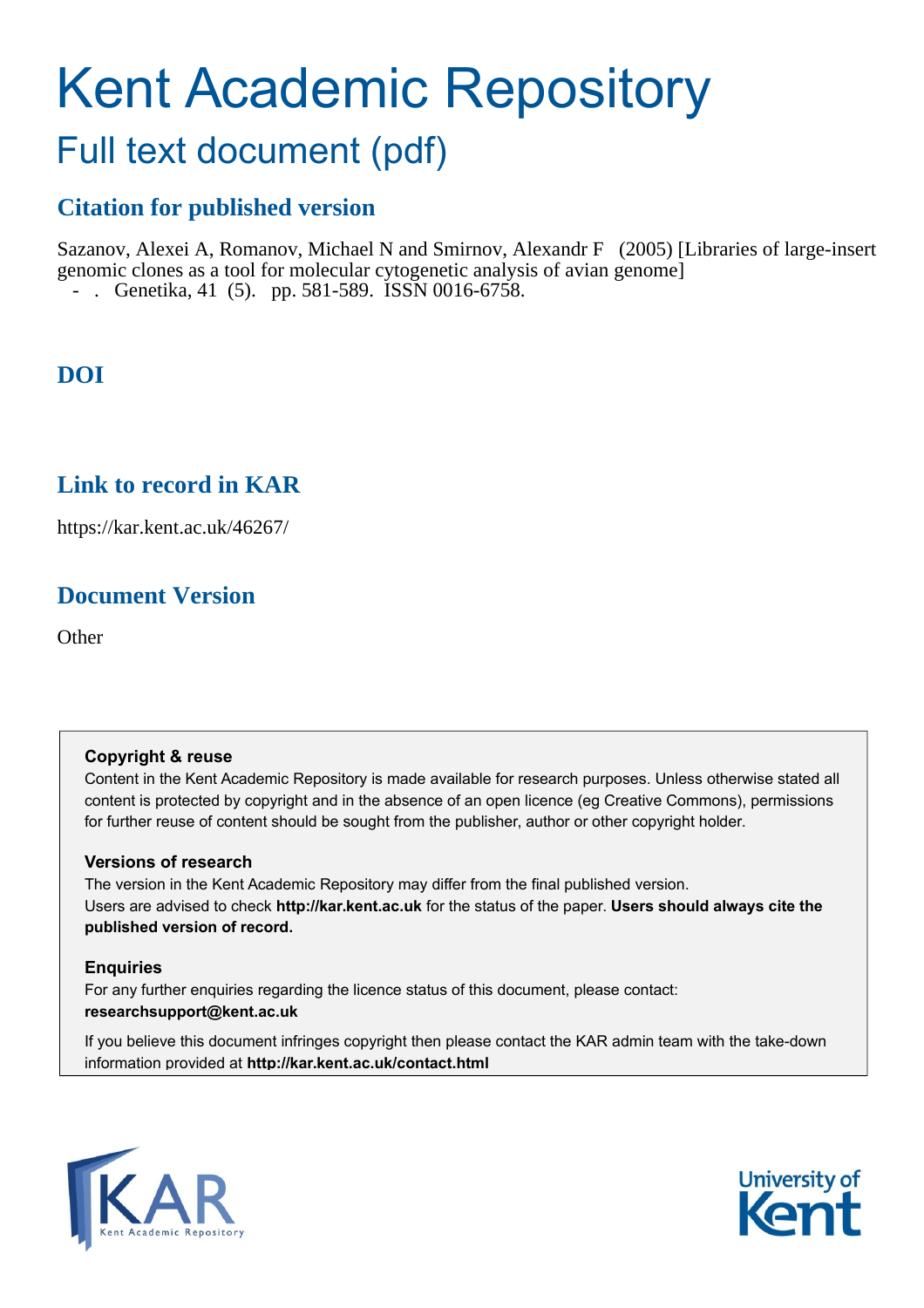#### **THEORETICAL PAPERS AND REVIEWS**

## **Libraries of Large-Insert Genomic Clones as a Tool for Molecular Cytogenetic Analysis of Avian Genome**

A. A. Sazanov<sup>1, 2</sup>, M. N. Romanov<sup>3</sup>, and A. F. Smirnov<sup>1, 2</sup>

<sup>1</sup> Institute of Farm Animal Genetics and Breeding, Russian Academy of Agricultural Science, *St. Petersburg–Pushkin, 196601 Russia; e-mail: alexei\_sazanov@mail.ru* <sup>2</sup>  *Biological Research Institute, St. Petersburg State University, St. Petersburg–Stary Peterhof, 198504 Russia* <sup>3</sup>  *Michigan State University, Department of Microbiology and Molecular Genetics, 2209 Biomedical Physical Sciences, East Lansing, MI 48824-4320, United States*

Received August 31, 2004

**Abstract**—Integration of molecular and cytegenetic levels of investigation results in complex understanding of structural and functional genome organization. Gridded libraries of large-insert genomic clones represent a powerful tool of the genome analysis. Their utilization provides coordination of data on molecular organization of nucleic acids with cytogenetic data on the chromosome structure. These libraries played an important role in sequencing of genomes of human, mouse, and other organisms as an instrument linking molecular biological and cytogenetic data via construction of contigs and their localization on the chromosomes. They also enabled analysis of orthology between the mammalian genomes. The existing avian libraries fit molecular cytogenetic analysis of the class Aves genome, and can be successfully used for the isolation and characterization of large genomic fragments. This provides utilization of these libraries not only for the chromosome mapping, but also for positional cloning and search for candidate genes for quantitative traits.

#### INTRODUCTION

The possibility of rapid isolation of preparative amounts of DNA corresponding to the large (more than 30 kb in size) genome fragments is the requirement of most experiments on molecular genetic and cytogenetic genome analysis. Gridded genomic libraries, i.e., those having address references for individual clones, enable isolation of large DNA fragments, containing the sequences of interest. They are widely used for genome analysis with different approaches [1].

#### COMPARATIVE CHARACTERIZATION OF THE SYSTEMS FOR CLONING OF LARGE GENOME FRAGMENTS

The first genetic system for large-scale cloning of long genomic fragments was designed by Burke in 1987 [2]. It was based on yeast artificial chromosomes (YACs), which contained the centromere, telomeres, autonomously replicating sequences, cloning site, and the selective marker genes. The system enabled cloning of nucleotide sequences up to 1000 kb in size. As the early 1990s were the years of active implementation of the Human Genome Project, these libraries were widely adopted and used for creating genomic libraries [3]. However, substantial disadvantages of such libraries, namely, high level of chimerism, genomic insert instability, along with the difficulties in obtaining preparative amounts of cloned DNA sequences, prohibited their utilization as the main tool of the genome cloning. Large number of tandem repeats typical of mammalian genome resulted in the yeast system in site-specific recombination and the loss of the inserted fragments, or in the formation of chimeric clones, i.e., clones containing DNA fragments from different parts of the donor genome [3]. Cytologically chimeric clones are identified upon in situ hybridization owing to their localization in two or more sites [1].

Bacteria appeared to be more attractive as host organisms for the genomic clones, since prokaryotic recombination systems leave less possibilities for unwanted rearrangements, and prokaryotic episomes are rather stable and can exist in supercoiled form. Plasmid vectors are not only simpler than chromosomal eukaryotic vectors (lack centromere and telomeres, which makes library construction less labor-consuming), but also substantially simplify the procedure of the cloned DNA isolation through complete degradation of chromosomal DNA.

The first genomic banks obtained with the use of *Escherichia coli* cells were based on a group of vectors, derivatives of  $\lambda$  phage [4]. There are phage vectors with traditional structure, which represent DNA molecules capable of only lytic degradation in vitro [4]. Cosmid vectors are formally the defective phages, i.e., plasmids of different types that contain the cos regions of  $\lambda$ phage and are incapable of lysis. Phagemid (phage + plasmid) vector, characterized by the ability for lytic development in vivo, is maintained in the plasmid form. Constructions of this type are widely used for producing mini-libraries and gene banks. The common disadvantage of these constructs is relatively large number of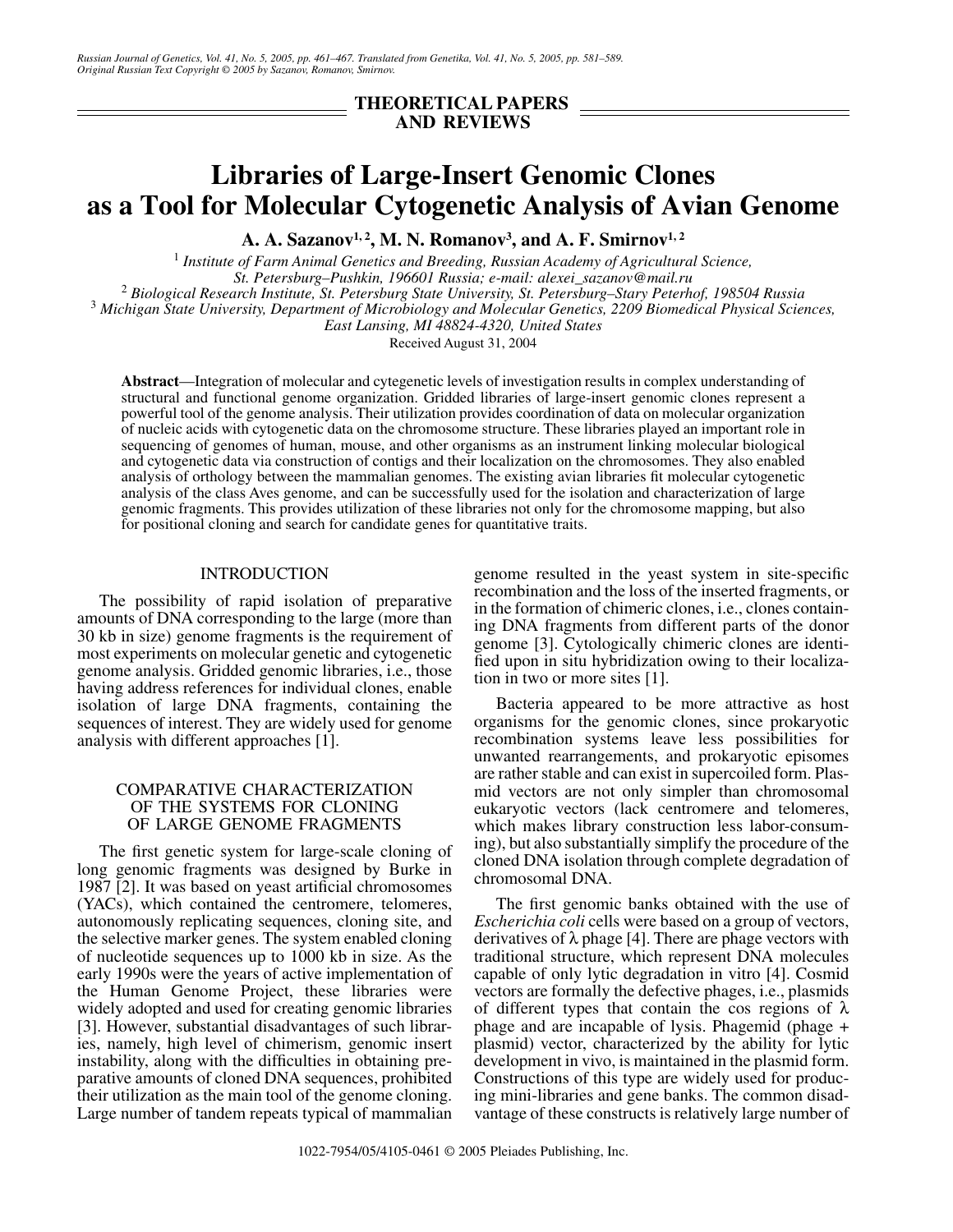clones (up to  $10<sup>6</sup>$ ) required for the reliable presentation of any mammalian or avian genome fragment upon relatively small size of the insert (20 to 40 kb) [5].

Cosmids, i.e., plasmids containing  $\lambda$  phage DNA segment with joined sticky ends (cos sites) [6], deserve special consideration. The important feature of most of the cosmid cloning vectors is their ability of including inserts up to 45 kb in size. If circular cosmid DNA is cut at any unique site, mixed with the DNA fragments containing sticky ends, and then annealed, then long concatemers are formed. When these constructs are mixed with the proteins responsible for packing of  $\lambda$  phage, they are cut at cos sites, and DNA is packed into the phage head. This process enables selection of large inserts, since successful DNA packing into the phage head requires a distance of 38 to 52 kb between the cos sites. This mixture can contain the fragments without the inserts, or those with the repeated inserts, which affects the quality of the library constructed and hampers its utilization for genome analysis. Recipient cells acquire the packed cosmids as a result of infection with "false" phage particles; this process is more effective than transfection of plasmid DNA. After entering the host cell, recombinant DNA is amplified and preserved in the form of plasmid [6]. The recombinant clones obtained can be gridded, i.e., grown on the plates with precise indication of the address for every clone. Production of replicas on nitrocellulose or other filters for transfer of the clones with subsequent degradation of bacterial cell walls and purification from the proteins makes it possible to screen such libraries by use of standard dot–blot DNA–DNA hybridization [1]. The disadvantage of genomic cosmid libraries is relatively (compared to artificial yeast chromosomes) small insert size (about 45 kb), and hence, larger size of the library [about  $2 \times 10^5$  clones for mammalian genomes (Human Genome Lectures, http://www.ucl.ac.uk)]. In order to combine the advantages of cosmid libraries (high stability of DNA clones, relatively low chimerism level, simplicity of construction, and convenience of DNA isolation) and the yeast libraries (large inserts and the library compactness), two cloning systems were designed on the basis of bacterial artificial chromosomes (BACs), and P1 phage artificial chromosomes (PACs). PAC vector (pCYPAC-1) was first used for the transfer of recombinant DNA in the *E. coli* cells by means of electroporation [7]. Separated by means of pulsed-field electrophoresis human genomic DNA fragments were packed into P1 bacteriophage heads. Infection of the *E. coli* strain expressing Cre recombinase with such phage particles resulted in the formation of the episome copies of recombinant phage genome. The genomic library constructed contained 15 000 clones with the mean insert size of 130 to 150 kb. Thirty-four clones were hybridized on mitotic chromosomes by use of FISH technique, and no cases of chimerism were observed. Long cultivation of the bacteria revealed no insert instability, as judged by analysis of twenty clones [7].

Artificial bacterial chromosomes (BACs) are based on F-factor (fertility factor), the low-copy plasmid, which is present in the bacterial cell in supercoiled circular form and can include the insert up to 500 kb in size. The fertility factor replication is under strict control from the side of cellular mechanisms, which remarkably diminishes recombination in episomes of this type [3]. Furthermore, genomic DNA of the donor species is practically always remains in the supercoiled form, thereby theoretically bringing the probability of unwanted exchanges between the insert fragments close to zero [8]. The first such library was constructed based on pBAC108L vector, which contained the fertility factor and cosN site [9]. The insert size varied from 10 to 300 kb, constituting, on average, 100 kb. The insert stability (relative to the character of the restriction fragment pattern preservation) was confirmed during 100 generation of bacterial cells. Screening of the clones for chimerism by use of in situ hybridization revealed only one case of rearrangement out of 28 randomly chosen transformants [9]. Further experiments with the use of this library also demonstrated low frequency of translocations [3]. It should be noted that mean sizes of the inserts cloned in artificial bacterial chromosomes are lower, compared to the yeast- or P1 bacteriophage-derived cloning system. However, disadvantages of the yeast systems mentioned above do not allow them to compete with the bacterial systems. The advantage of BAC libraries over the PAC libraries is the relative simplicity of their construction: no bacteriophages are used and transfer of donor DNA is realized through ordinary transformation. Thus, artificial bacterial chromosomes are considered to be optimal systems for cloning of large genomic sequences with the sizes of more than 50 kb, while cosmids remain effective system for cloning of the fragments lower than 50 kb in size (which have the advantages for utilization in some kinds of the genome analysis) [3].

#### APPLICATION OF LARGE-INSERT LIBRARIES FOR MOLECULAR CYTOGENETIC ANALYSIS OF HUMAN AND ANIMAL GENOMES

Gridded large-insert genomic libraries were found to be the most effective instrument for the purpose of human genome mapping and sequencing. Utilization of such libraries provides integration of data on nucleic acid composition (sequencing) and the location of the sequenced clones on chromosomes (physical mapping) [10]. During five years (1995 through 2000), resource centers supporting the libraries developed for various animal and plant species and implementing projects involving these libraries have been created. In Europe, the largest resource center is RZPD (German Resource Center for Genome Projects; http://www.rzpd.de). In the New World these are GENEfinder (Laboratory of Plant Genomics and Genomic Resources; http://hbz.tamu.edu), where the libraries of microbial, plant, and animal genomes (including red jungle fowl and chicken) have been created and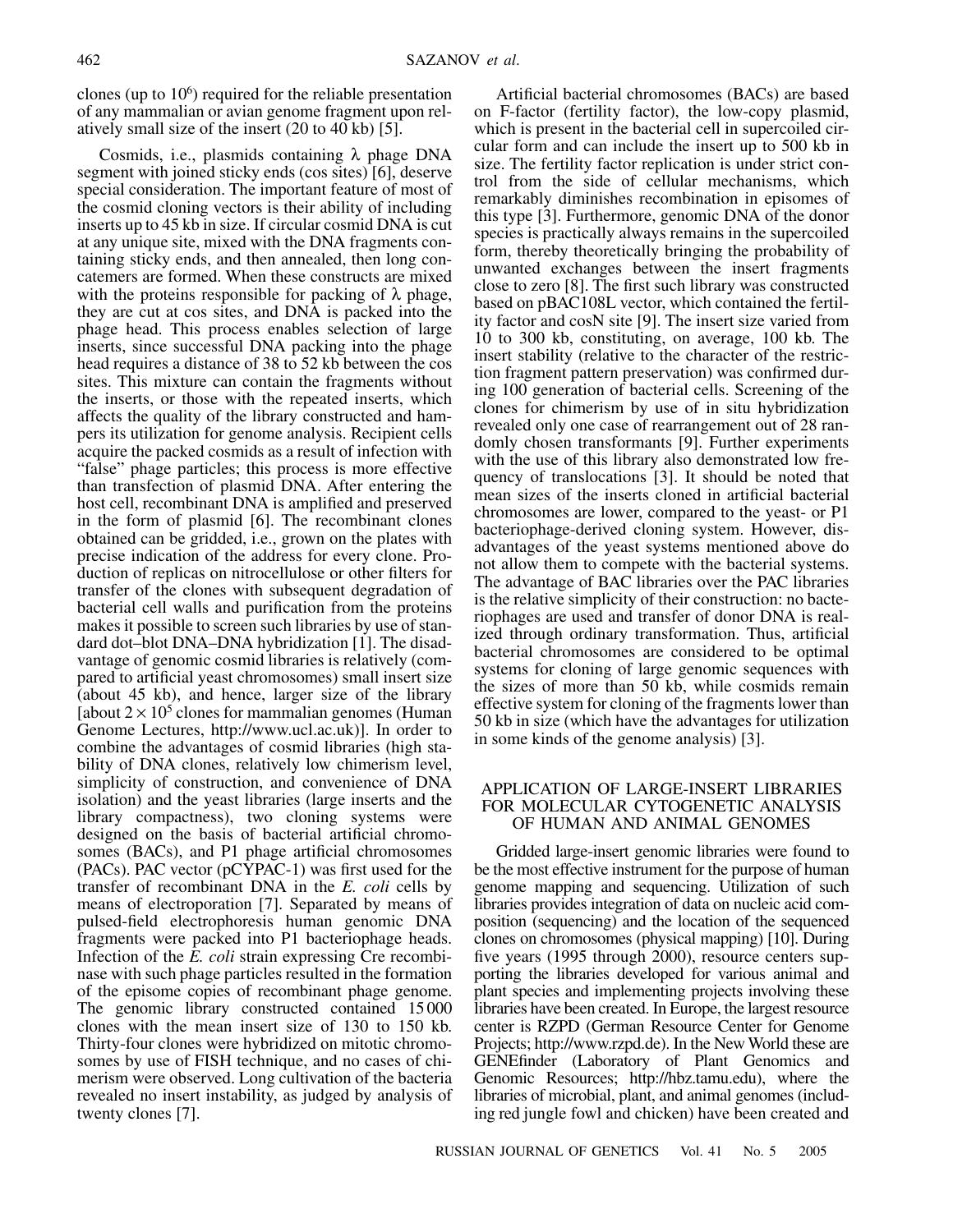stored, and BPRC (BAC/PAC Resource Center; http:// bacpac.chori.org), specializing predominantly in human and mammalian genomes. Note that, unlike RZPD, the latter two centers do not expect obligatory participation of the customers in the projects financed by the states of center's affiliation. This circumstance substantially simplifies the use of the resources by Russian specialists. The centers provide researchers with the library replicas on the filters for screening (DNA hybridization). Coordinates of the positive DNA clones are reported to the resource center, where these clones are plated on the agar medium and delivered to the customers.

For the overwhelming majority of human genome regions (excluding the centromeric regions, where cloning is impossible for the reason of the great number of highly repeated DNA sequences) contigs (sets of overlapping DNA clones) containing known DNA sequence were constructed. Thus, the knowledge on any nucleotide sequence will make it possible to find large-insert DNA clone in the library (http://www.ncbi.nlm.nih.edu). For the domestic mouse, contigs of certain chromosome regions were constructed. Analogous contigs were also constructed for the chicken genome. For instance, the region of chicken chromosome 13 (GGA13) is represented by a contig comprised of 204 artificial bacterial chromosomes, covering approximately 20% of the GGA13 length [11].

Large-insert DNA clones can be assembled into a contig by use of genomic fingerprinting or fluorescence in situ hybridization on chromosome spreads (fiber-FISH) [12]. The first approach enables simultaneous analysis of 190 clones (standard agarose gel for fingerprinting contains 242 lanes, 52 of which are used for molecular size markers). The capacity of the second approach is limited by the color spectrum of fluorochromes, as well as by the transmission spectrum of the optic filters, and constitutes 20 to 25 DNA samples, which can be analyzed simultaneously [12].

Genomic BAC libraries were constructed for the description of the genetic apparatus of many eukaryotic species, including human [13, 14], mouse [15], pig [16, 17], dairy cattle [18], horse [19], dog [20], and others.

In addition to genome mapping, large-insert genomic libraries is an essential tool for positional cloning of the chromosomal regions controlling quantitative traits. It is well known that most commercial traits of domestic animals have complex polygenic type of inheritance and are controlled by many genes, located in the QTLs (quantitative trait loci). Analysis of complex molecular architecture deserves special interest from the point of view of general genetics [21]. Additionally, the information on QTL region sequences can be used in cattle breeding for marker-assisted selection (MAS) [22–26].

Deep insight into the nature of QTLs requires examination of the following aspects [21]:

—the number and composition of the genes involved in the biochemical and physiological pathways of the phenotypic expression;

—the amount of mutations at QTL loci;

—the number and composition of QTLs, determining phenotypic variation of the trait at the intrapopulational, interspecific, and interspecific levels;

—epistatic interaction of the genes controlling the quantitative trait;

—possible pleiotropic effect of alleles of the genes, primarily on viability;

—molecular polymorphism of functionally different QTL alleles;

—molecular mechanisms determining phenotypic differences in quantitative traits;

—frequencies of the QTL alleles.

It should be noted that almost all of these positions require detailed sequence information, which can be obtained via positional cloning of QTLs. At present, several cases of successful positional cloning in human and mouse [27–29], as well as one case in dairy cattle [30], have been reported. In the latter study, the region having the highest effect on milk fat content was cloned. Subsequent reduction of the QTL localization interval by use of co-segregation analysis of the milk fat content trait and microsatellite alleles demonstrated that the candidate gene for this trait was located within the 3-cM chromosomal region flanked by BULGE13 and BULGE09 microsatellites. Screening of the dairy cattle genomic library using these markers as the hybridization probes resulted in the identification of long-insert DNA clones representing border sequences of this region. Using the method of "chromosome walk" (clones were end sequenced and their sequences were used for the creation of the DNA probes for the series of subsequent screenings) along with the data on the gene composition of the orthologous region of human chromosome, contig, consisting of 50 artificial bacterial chromosomes and giving the threefold coverage of the chromosomal region of interest, was constructed. Contig sequencing resulted in the discovery of the *DGAT1* gene (code for acyl-CoA diacylglycerol acyltransferase), which judged by its physiological activity, could be a candidate gene for this QTL. Sequence analysis of this gene in cattle breeds with alternative expression of the milk fat content trait enabled identification of the K232A point mutation, which significantly affected the expression of the trait in question [30]. Note that exactly long-insert genomic libraries serve as the basis for positional cloning. Special importance of genomic libraries for analysis of avian genomes, caused by rather limited capacity of classical cytogenetic analysis of these genomes owing to the presence of morphologically unidentifiable microchromosomes, accounting for about one third of avian genome, should be also emphasized [1].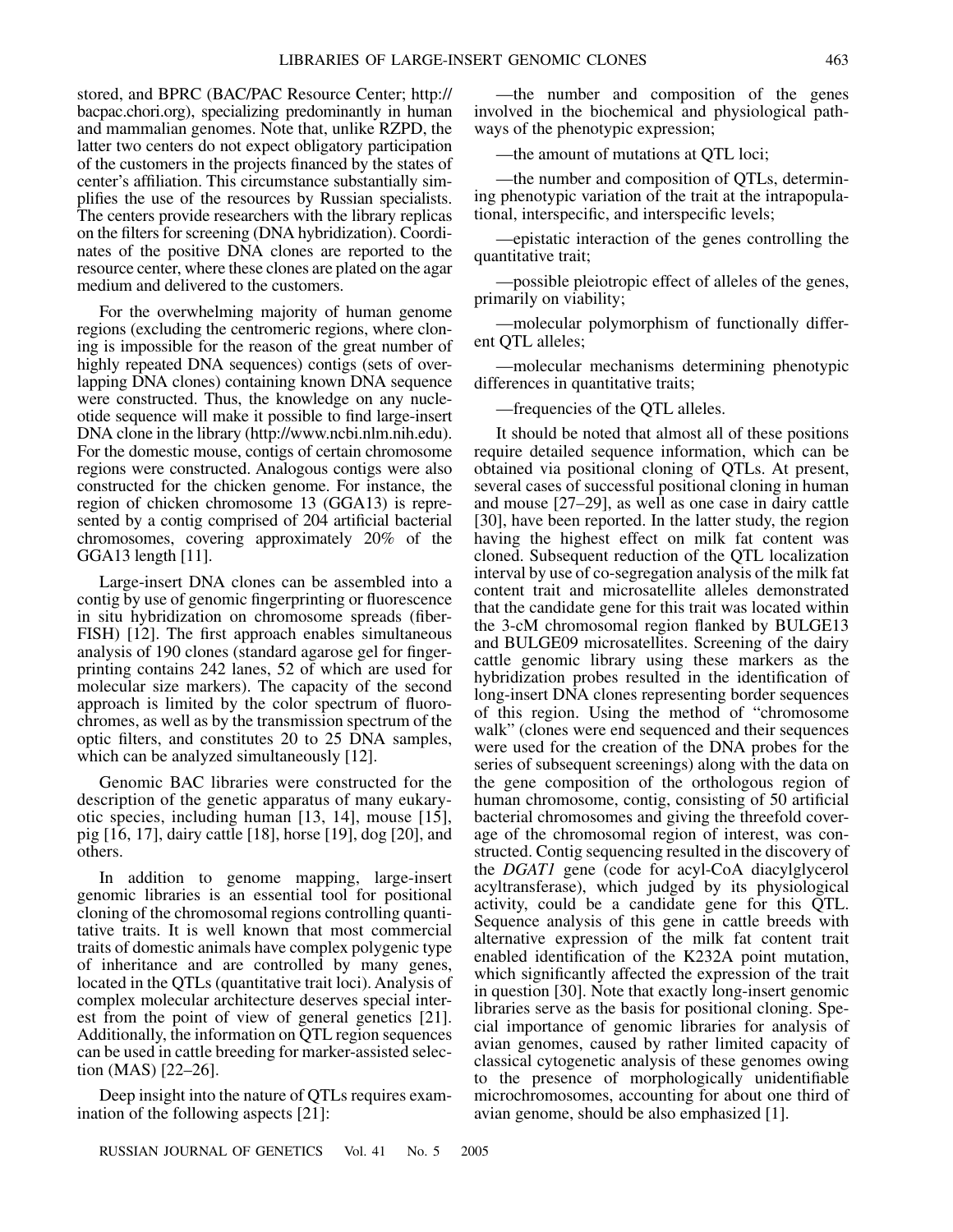#### AVIAN GENOMIC LIBRARIES

The first genomic library for the only member of Aves (which can be compared to the mammals relative to the level of the genome investigation), chicken *Gallus gallus* was constructed based on yeast articficial chromosomes [31]. Partly digested with the *Eco*RI restriction endonuclease genomic fragments were separated by use of pulsed-field electrophoresis and cloned into the pCGS966 YAC vector. One part of the library included 16 000 clones with the average insert size of 634 kb, which corresponded to 8.5 equivalents of the chicken haploid genome. The second part comprised 20 000 clones, among which 20% contained inserts of about 450 kb; the average insert size was not evaluated. The total number of clones was 36 000, which according to the authors' estimates, provided tenfold genome coverage [31]. By the late 1990s, the disadvantages of the yeast cloning systems became evident from the human genome investigations. For this reason, this library remained practically unused, although chimerism and clone stability in it were not estimated.

The first chicken genomic library based on bacterial artificial chromosome was constructed in two steps utilizing pBeloBAC11 vector [32]. First, using standard approach [9], 1440 clones with the average insert size of 180 kb were obtained. The rest of the library (2976 clones) was constructed using pulsed-field electrophoretic separation of donor DNA fragments, which provided generation of inserts with the average size of 490 kb. The latter condition was the reason for modification of the *E. coli* transformation technique to that utilizing strain DH10B. Thus, in the library, the insert size varied from 25 to 725 kb, with an average of 390 kb, which was unusually high for BAC libraries [3]. Based on the total number of clones in the library and on the average insert size, the genome coverage was evaluated as constituting 0.8 of chicken haploid genome, which was apparently insufficient for the effective library utilization. Within the framework of the European ChickMap project, a collection of random large-insert DNA clones was obtained and used as the probes for in situ hybridization of chicken mitotic chromosomes [33, 34].

Later, gridded chicken cosmid library RZPD-125, based on the genomic DNA from chicken Rhode Island breed from the collection of the Department of Selection, Munich Technical University, was constructed and characterized [1]. Genomic DNA was partly digested with *Sau*3A restriction endonuclease, and the fragment sizes were controlled by electrophoretic fractionation in agarose gels. Restriction was stopped at the fragment size reaching approximately 50 kb. Then, genomic fragments were cloned into sCos1 vector (Stratagene), using two different bacterial strains as the host cells, DH5αMCR (panels 1–51), and DL735 (panels 52–288). Note that the first bacterial system is more resistant towards not precisely accurate robot manipulations, used in the Resource Centers for colony replating. Unlike humans, robot cannot see the irregularities of growing colonies and at replating is guided exclusively by the colony coordinates. The advantage of the second system is the absence of the TN100 insertion sequence, which can be transferred into cosmids, destroying the integrity of the genomic fragments [1]. Analysis of 68 clones showed that upon replating on panels 1–51 (host strain DH5 $\alpha$ MCR) 98% of the colonies were preserved; on panels 52–288 (host strain DL735) 95% of the clones were preserved, which was quite sufficient in both cases [1]. The library contains 110 000 clones with an average insert size of about 40 kb, and the range of 20 to 48 kb [1]. The insert size was evaluated by restriction analysis of 68 clones. It was demonstrated that the genomic insert was preserved in all of the clones examined, which was a high index for libraries of this type. In further investigations, analysis of more than 100 clones revealed only one case of the insertion absence. Thus, stability of the cosmids can be estimated as 99%. Based on the average insert size and the total number of clones, it was established that the coverage of the library is four genome equivalents. The probability of recovering any specific chicken sequence (*P*) in this library is estimated as higher than 0.99 (if the number of clones =  $\ln(1 - P)/\ln(1 - \text{average insert size})$  [35]), which is consistent with the data on the presence of at least one hybridization signal upon the use of 22 DNA probes for the screening [1]. The library was screened using coding sequences as the probes, and for each probe at least one positive hybridization signal was detected. The average positive signal number was six with the range from one (gene *INS*) to ten (genes *AVR1*–*AVR7*, *ETS1*, and *GDF8*). Thirty-one cosmid clones from the RZPD-125 were physically mapped on mitotic chromosomes with the help of fluorescence in situ hybridization (FISH). No chimerism was detected [1]. It can be thereby concluded that the presence of avian-specific GC-repeats did not disturb stability of chicken genomic sequences in the *E. coli* cells.

The gridding scheme of this library provides precise identification of the positive clones at the presence of double hybridization signals corresponding to one clone, which makes unnecessary the rescreening procedure, required in other gridding schemes. Multiple copy number of the cosmids provides high density of DNA on the filters, which reduces the exposition time of the X-ray films to 2 h. The use of DH5αMCR and DL735 strains provides DNA isolation with standard kits for plasmid DNA isolation (for example, QIAGEN). From the one hand, the great number of clones (110 000) results in some difficulties of the library utilization, since it increases the replica size. On the other hand, this clone number may be useful for screening with combined DNA probes, representing different DNA regions.

The other three gridded genomic libraries, 031- JF256-BI, 032-JF256-RI, and 033-JF256-H3, were constructed using genomic DNA from the UCD001 inbred line of red jungle fowl, which demonstrates less than 1% of coding region sequence differences from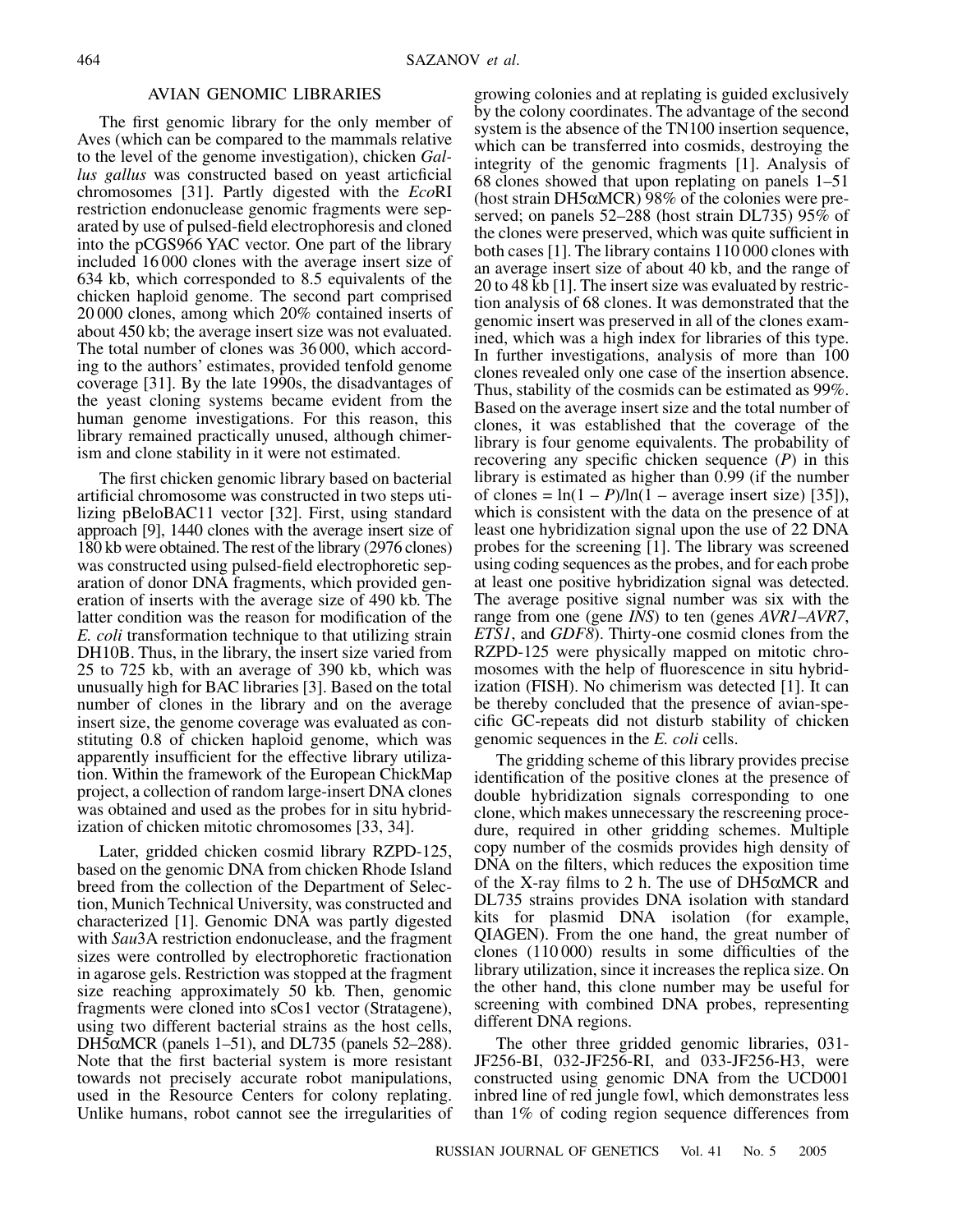| Species/breed/(strain)/individual                                  | Average in-<br>sert size (kb) | Number<br>of clones | Genome<br>coverage | Vector     | Cloning<br>site | Library code<br>(website)             |
|--------------------------------------------------------------------|-------------------------------|---------------------|--------------------|------------|-----------------|---------------------------------------|
| Red jungle fowl/inbred line/no. 256                                | 150                           | 38400               | $5.2\times$        | pBeloBAC11 | <b>BamHI</b>    | 031-JF256-BI<br>(hbz.tamu.edu)        |
|                                                                    | 152                           | 38400               | $5.3\times$        | pECBAC1    | EcoRI           | 032-JF256-RI<br>(hbz.tamu.edu)        |
|                                                                    | 171                           | 38400               | $6.0\times$        | pECBAC1    | HindIII         | 033-JF256-H3<br>(hbz.tamu.edu)        |
|                                                                    | 195                           | 73700               | $12.0\times$       | pTARBAC2.1 | EcoRI           | CHORI-261 (bac-<br>pac.chori.org)     |
| Chicken/White Leghorn                                              | 130                           | 49920               | $5.4\times$        | pECBAC1    | HindIII         | $020$ -CHK-H3<br>(hbz.tamu.edu)       |
| Common turkey/inbred line Nicholas<br><b>Turkey Breeding Farms</b> | 190                           | 71000               | $11.1\times$       | pTARBAC2.1 | EcoRI           | CHORI-260 (bac-<br>pac.chori.org)     |
| Zebra finch                                                        | 134                           | 147456              | $10.2\times$       | pCUGIBAC1  | HindIII         | TG Ba<br>(www.genome.<br>arizona.edu) |

Avian genomic BAC-libraries from the resource centers GENEfinder (http://hbz.tamu.edu), BPRC (http://bacpac.chori.org), and AGI (http://genome.arizona.edu)

chicken (http://hbz.tamu.edu; [36]). The main characteristics of these libraries are presented in the table. To reduce the heterozygosity level, genomic DNA for the libraries construction was isolated from one individual (no. 256). At the same time, this circumstance gives the chance that specific features of this individual can influence the nucleic acids composition in the library. The total number of BAC-clones in the libraries is 115 000 with the average insert size of 150 kb (ranging from 45) to 290 kb, as judged by 944 clones analyzed). The libraries provide the coverage of 15.2 haploid genome equivalents. The number of clones without the inserts in the libraries constitutes 4.8, 3.4, and 2.6%, respectively, which is higher than in the RZPD-125 library (approximately, 1%). On the other hand, compared to RZPD-125, the above libraries have the advantages of larger insert, higher genome coverage, and substantially smaller size of each library (almost threefold).

Preliminary screening of these libraries with 30 gene fragments demonstrated the possibility of using them for genome mapping. A total of 60 large-insert genomic clones were detected, which contained the sequences of interest, as judged by Southern blothybridization, PCR testing, or OVERGO hybridization [36, 37].

In addition to the three *G. gallus* genomic BAClibraries described, a library based on the chicken (White Leghorn breed) genomic DNA fragments partly digested with the *Hin*dIII restriction endonuclease was constructed in the resource center GENEfinder (http://hbz.tamu.edu) [38]. The library was successfully used for the construction of contigs and regional chromosome sequencing [11].

Chicken BAC-libraries are widely used for mapping of its genome, as well as for establishing synteny with the genomes of other species, including, primarily,

RUSSIAN JOURNAL OF GENETICS Vol. 41 No. 5 2005

human. For instance, orthology of chromosome GGA15 regions and the regions of HAS12q24 and HSA22q11–q12 was established [39]. In addition, an association between GGA5 and HSA19 [40], as well as between GGA10 and HSA15 [41] was demonstrated. A comparative map of microchromosome GGA24 and HSA11 was constructed [42]. Conserved synteny of some mammalian and avian genomes, which can be traced back to the early stages of the vertebrate evolution, and involving the genes for melanocortin on chicken chromosome 2 and human chromosome 18, was demonstrated [43]. The regions of orthology for a number of chicken and human chromosomes were verified and extended [44–48]. The first physical map of chicken genome, comprised of 2331 BAC-contigs, containing from 2 to more than 200 individual clones, was generated [49].

In recent years, avian genomic resources were enlarged with the new BAC libraries (table). In the resource center BPRC one more red jungle fowl library, CHORI-261, as well as the library of common turkey (*Meleagris gallopavo*), CHORI-260 (http://bacpac.chori.org; [50]) were constructed. In the first case DNA from the same jungle fowl individual (no. 256), which served as a basis for the three GENEfinder libraries, was utilized. This fact enabled a substantial enhancement of the total genome coverage: genomic equivalent of the four red jungle fowl BAC libraries constituted more than 28 (average insert size, 167 kb, and total number of clones, 188 900). The CHORI-260 library was successfully screened for the integration of the chicken linkage map and the physical map of BAC contigs [37, 51]. Four red jungle fowl libraries and one chicken library served as a basis for the creation of total physical map and sequencing of chicken genome [52, 53]. In BAC/EST Resource Center of the Arizona Institute of Genomics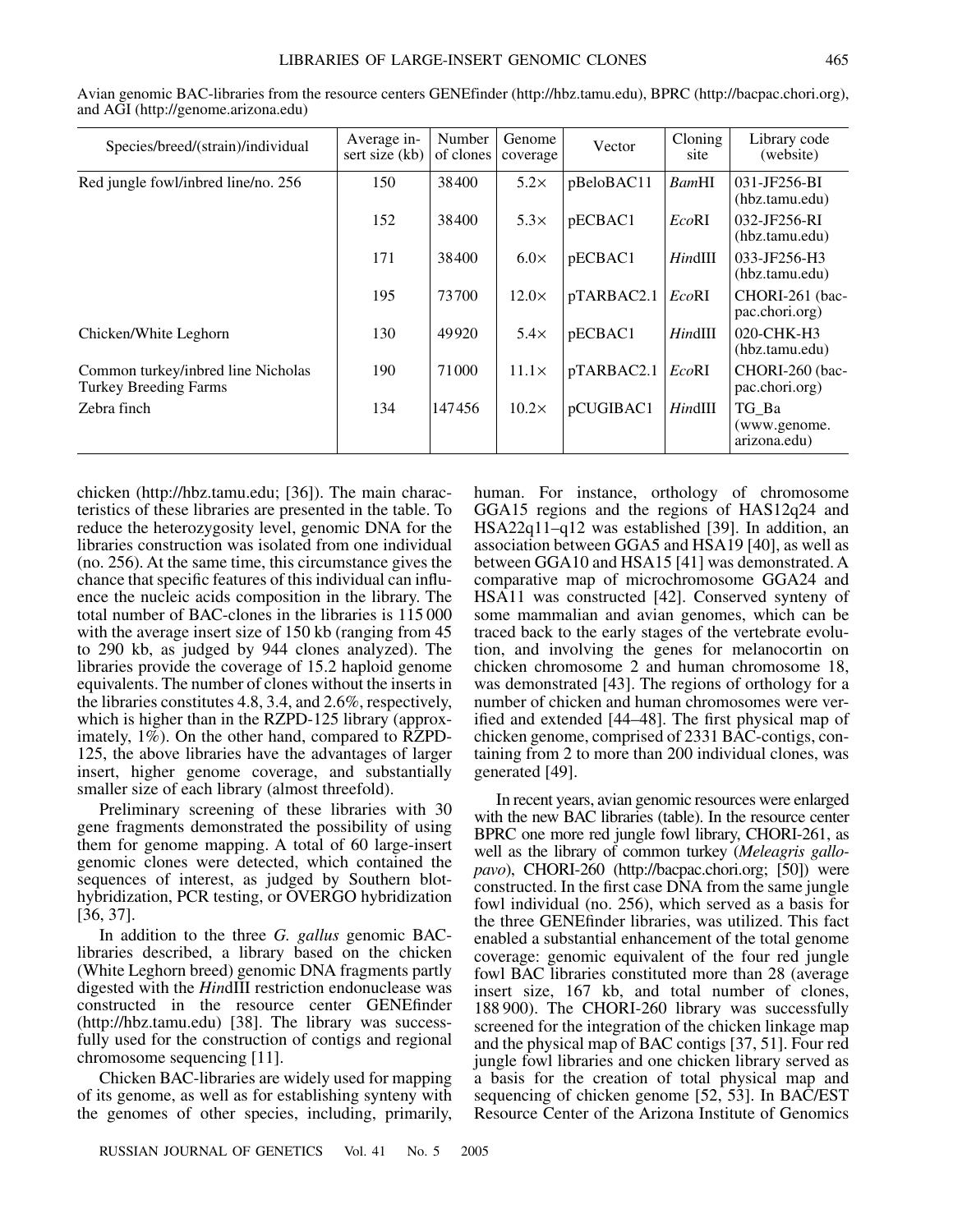(AGI; http://www.genome.arizona.edu) BAC library of zebra finch *Taeniopygia guttata*, family Fringillidae, was generated. Additionally, in the BPRC Resource Center BAC library of the Californian condor (*Gymnogyps californianus*), family Accipitridae, was constructed (M. Nefedov, personal communication, 2003). In the same center fosmid library of red jungle fowl, CHORI-261, comprising 999936 recombinant clones with the average insert size of 45 kb, was constructed using DNA from the same individual no. 256 (http://bacpac.chori.org/ library.php?id = 201, http://poultry.mph.msu.edu/newsltrs/ news034g.htlm; M. Nefedov, personal communication, 2003).

In conclusion, gridded large-insert genomic libraries (based on either cosmids, or artificial bacterial chromosomes) proved themselves in the experiments with mammals, and can be successfully applied for genome analysis, and possibly, for positional cloning of quantitative trait loci in Aves.

#### ACKNOWLEDGMENTS

This work was supported by the Russian Foundation for Basic Research (grant no. 03-04-48060-a), the Ministry of Education of the Russian Federation (grant no. PD02-1.4-175), and INTAS (grant no. 04-2163).

#### REFERENCES

- 1. Buitkamp, J., Ewald, D., Schalkwyk, L., *et al.*, Construction and Characterization of a Gridded Chicken Cosmid Library with Fourfold Genomic Coverage, *Anim. Genet.,* 1998, vol. 29, no. 4, pp. 295–301.
- 2. Burke, D.T., Carle, G.F., and Olson, M.V., Cloning of Large Segments of Exogenous DNA into Yeast by Means of Artificial Chromosome Vectors, *Science,* 1987, vol. 236, no. 4803, pp. 806–812.
- 3. Schalkwyk, L.C., Francis, F., and Lehrach, H., Techniques in Mammalian Genome Mapping, *Curr. Opin. Biotechnol.,* 1995, vol. 6, no. 1, pp. 37–43.
- 4. Yankovskii, N.K., Construction and Analysis of Gene Libraries, *Itogi Nauki Tekhn,. Ser. Biotekhnol.*, 1989, vol. 16, pp. 3–252.
- 5. Kuzkumov, K.A., Construction of Genome Libraries in λ Vectors, *Metody molekulyarnoi genetiki i gennoi inzhenerii* (Methods of Molecular Genetics and Gene Engineering), Salganik, R.I., Ed., Novosibirsk: Nauka, 1990, pp. 74–80.
- 6. Singer, M. and Berg, P., *Genes and Genomes*, Mill Valley, CA: Univ. Sci. Books, 1991.
- 7. Ioannou, P.A., Amemiyas, C.T., Garnes, J., *et al.*, A New Bacteriophage P1-Derived Vector for the Propagation of Large Human DNA Fragments, *Nat. Genet.*, 1994, vol. 6, no. 1, pp. 84–89.
- 8. Shizuya, H. and Kouros-Mehr, H., The Development and Applications of the Bacterial Artificial Chromosome Cloning System, *Keio J. Med.*, 2001, vol. 50, no. 1, pp. 26–30.
- 9. Shizuya, H., Birren, B., Kim, U.-J., *et al.*, Cloning and Stable Maintenance of 300-Kilobase-Pair Fragments of

Human DNA in *Escherichia coli* Using an F Factor-Based Vector, *Proc. Natl. Acad. Sci. USA,* 1992, vol. 89, no. 18, pp. 8794–8797.

- 10. International Human Genome Mapping Consortium, A Physical Map of the Human Genome, *Nature*, 2001, vol. 409, no. 6822, pp. 934–941.
- 11. Buitenhuis, A.J., Crooijmans, R.P.M.A., Bruijnesteijn van Coppenraet, E.S., *et al.*, Improvement of the Comparative Map of Chicken Chromosome 13, *Anim. Genet.*, 2002, vol. 33, no. 4, pp. 249–254.
- 12. International Human Genome Sequencing Consortium, Initial Sequencing and Analysis of the Human Genome, *Nature*, 2001, vol. 409, no. 6922, pp. 860–921.
- 13. Furey, T. and Houssen, D., Integration of the Cytogenetic Map with Draft of Human Genome Sequence, *Hum. Mol. Genet.*, 2003, vol. 12, no. 9, pp. 1037–1044.
- 14. Collins, F.S., Morgan, M., and Patrinos, A., The Human Genome Project: Lessons from Large-Scale Biology, *Science*, 2003, vol. 300, no. 5617, pp. 286–290.
- 15. Valenzuela, D.M., Murphy, A.J., Frendewey, D., *et al.*, High-Throughput Engineering of the Mouse Genome Coupled with High-Resolution Expression Analysis, *Nat. Biotechnol.*, 2003, vol. 21, no. 8, pp. 652–659.
- 16. Amarger, V., Ngueyen, M., Van Laere, A., *et al.*, Comparative Sequence Analysis of the *INS–IGF2–H19* Gene Clusters in Pig, *Mamm. Genome*, 2002, vol. 13, no. 7, pp. 388–398.
- 17. Quiltter, C.R., Blott, S.C., Mileham, A.J., *et al.*, A Mapping and Evolutionary Study of Porcine Sex Chromosome Gene, *Mamm. Genome*, 2002, vol. 13, no. 10, pp. 588–594.
- 18. Gautier, M., Hayes, H., and Eggen, A., An Extensive and Comprehensive Radiation Hybrid Map of Bovine Chromosome 15: Comparison with Human Chromosome 11, *Mamm. Genome*, 2002, vol. 13, no. 6, pp. 316–319.
- 19. Milenkovic, D., Oustry-Vaiman, A., Lear, T.L., *et al.*, Cytogenetic Localization of 136 Genes in the Horse: Comparative Mapping with the Human Genome, *Mamm. Genome*, 2002, vol. 13, no. 9, pp. 524–534.
- 20. Guyon, R., Lorentzen, T.D., Hitte, C., *et al.*, A 1-Mb Resolution Radiation Map of the Canine Genome, *Proc. Natl. Acad. Sci. USA*, 2002, vol. 100, no. 9, pp. 5296– 5301.
- 21. Mackay, T.F.C., The Genetic Architecture of Quantitative Traits, *Annu. Rev. Genet.*, 2001, vol. 35, pp. 303– 339.
- 22. Georges, M., Nielsen, D., Mackinnon, M., *et al.*, Mapping Quantitative Trait Loci Controlling Milk Production in Dairy Cattle by Exploiting Progeny Testing, *Genetics*, 1995, vol. 139, no. 2, pp. 907–920.
- 23. Spelman, R. and Bovenhuis, H., Genetic Response from Marker-Assisted Selection in an Outbred Population for Differing Marker Bracket Sizes and with Two Identified Quantitative Trait Loci, *Genetics*, 1998, vol. 148, no. 3, pp. 1389–1396.
- 24. Spelman, R.J. and Bovenhuis, H., Moving from QTL Experimental Results to the Utilization of QTL in Breeding Programs, *Anim. Genet.*, 1998, vol. 29, no. 2, pp. 77– 84.
- 25. Georges, M., Towards Marker-Assisted Selection in Livestock, *Reprod., Nutrition, Dev.*, 1999, vol. 39, nos. 5–6, pp. 555–561.